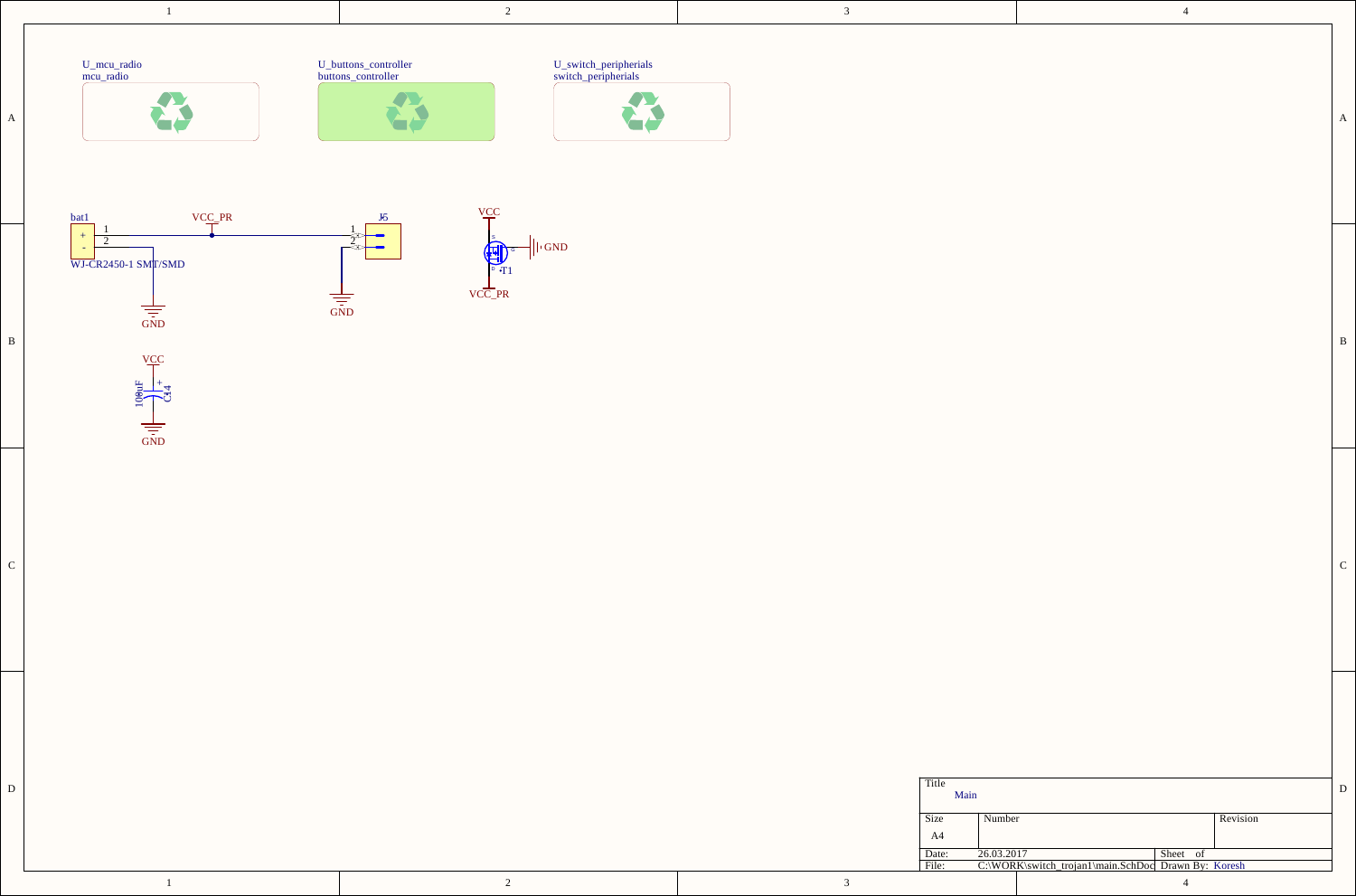

 $\,$  D  $\,$ 

C

 $\,$  B  $\,$ 

A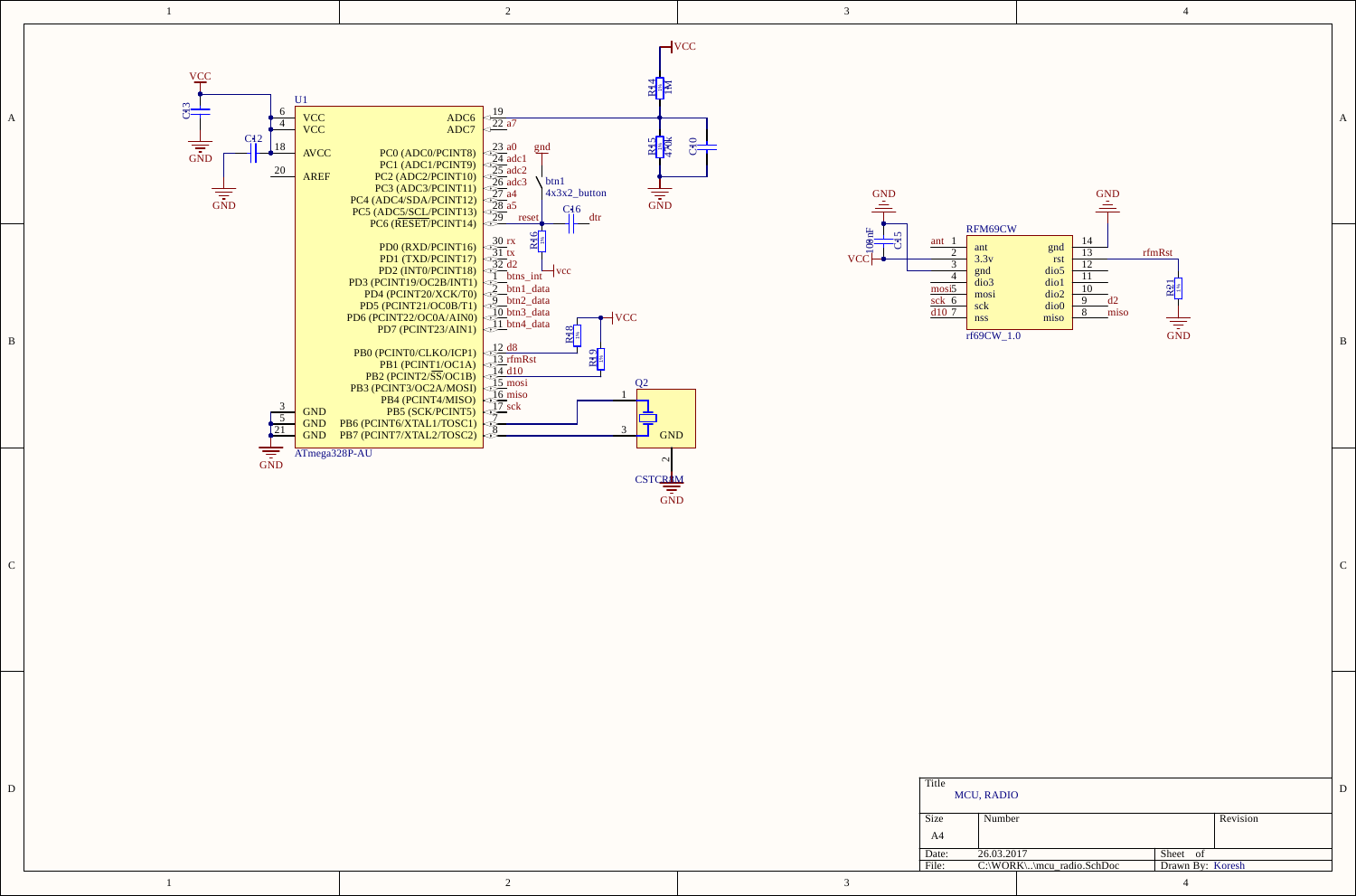